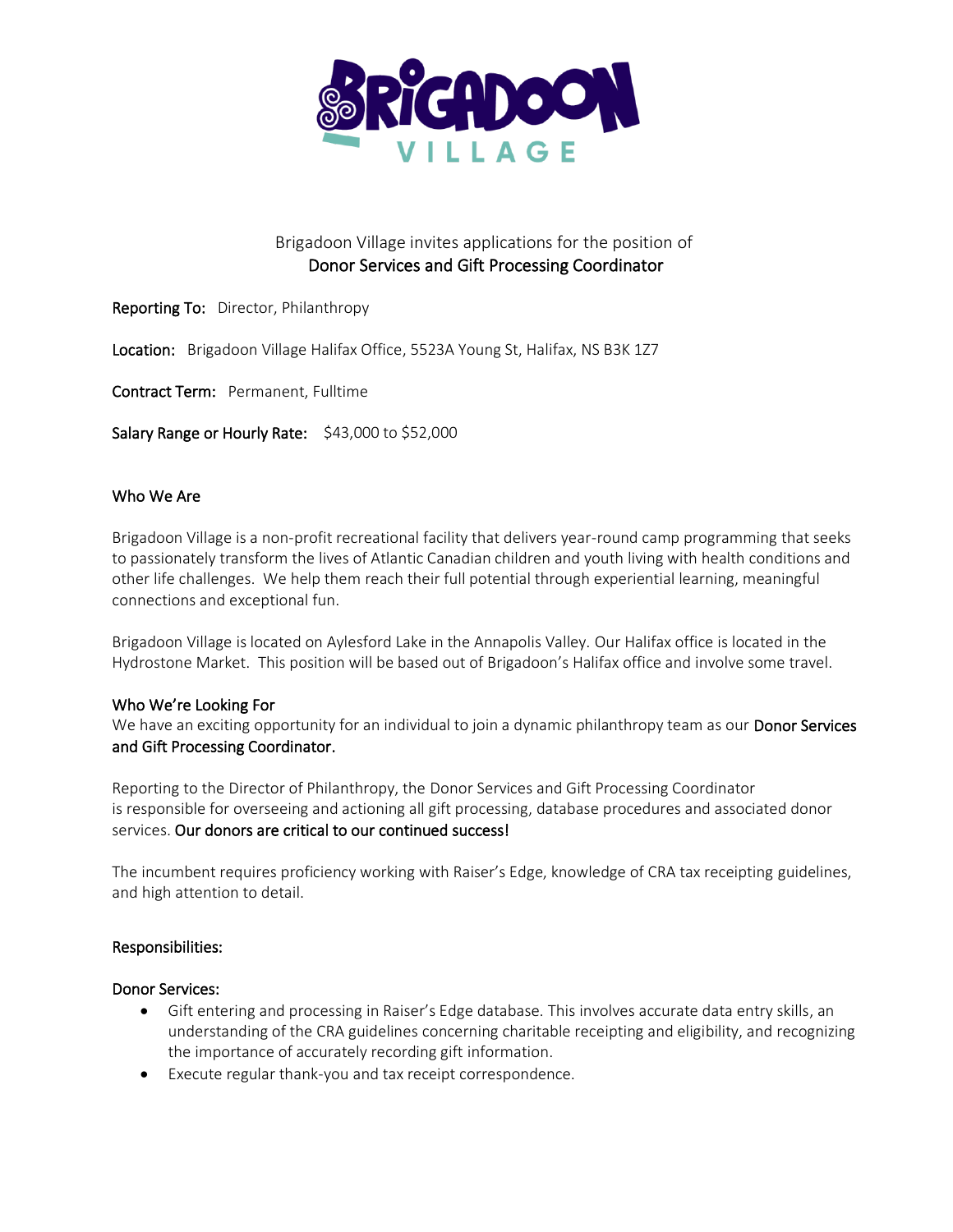

- Fulfill tribute donations, creating and sending cards for gifts made in memory, grateful giving, and honour.
- Produce pledge reminder letters, and run all monthly donations, including payroll gifts.
- Demonstrate excellent customer service with internal and external stakeholders with questions about giving, gift transactions, pledge payments/issues and receipts.

### Database Management:

- Prepare and reconcile bank deposits as well as EFTs and BBMS transactions. Run and disseminate daily donation reports to the Philanthropy team.
- Provide training and ongoing support to new and current staff to ensure understanding of our database structure, coding, and procedures.
- Remove duplicate constituents and merge donor records where necessary.
- Manage monthly donors, including data collection for declined or expiring credit cards.
- Generate queries and lists for donor solicitations, event invitations (direct mail, telemarketing, digital fundraising campaigns), newsletters and stewardship efforts.
- Run a series of data integrity tasks to ensure database accuracy and completeness.
- Oversee Raiser's Edge user accounts/groups, and recommend and manage security permissions.
- Maintain the Raisers Edge gift entry manual, updating as procedures change.
- Where returned mail is received, make efforts to obtain updated information through research and outreach to the donor.
- Manage biographical donor data such as address changes, deceased data, email consent, and mailing preferences and provide notifications as appropriate to staff.
- Support Finance for monthly reconciliation and research discrepancies.
- Support our annual internal audit by supplying the auditor with backup documentation as requested.
- Support data management needs for the Annual Programs portfolio, including uploading appeal files, exporting mail files for mailings, acquiring list management, appeal, and constituent coding.
- Establish and monitor business rules, data standards, and reporting protocols to increase efficiency.
- Import data from online donation pages and online gifts through third-party websites such as Canada Helps and Benevity.
- File gift documentation, ensuring accuracy for audit purposes.

#### Philanthropy Team Support:

- Track action items for the team and follow up with team members as needed.
- Overall admin support to the Philanthropy team, allowing for a focus on revenue-generating activities
- Document business rules, policies, and procedures as appropriate.
- Liaise with Philanthropy volunteers to support as appropriate.
- As an integral member of our team, flag opportunities or concerns to colleagues
- Assist the organization at events as required.
- Provide backup to office reception, as required.